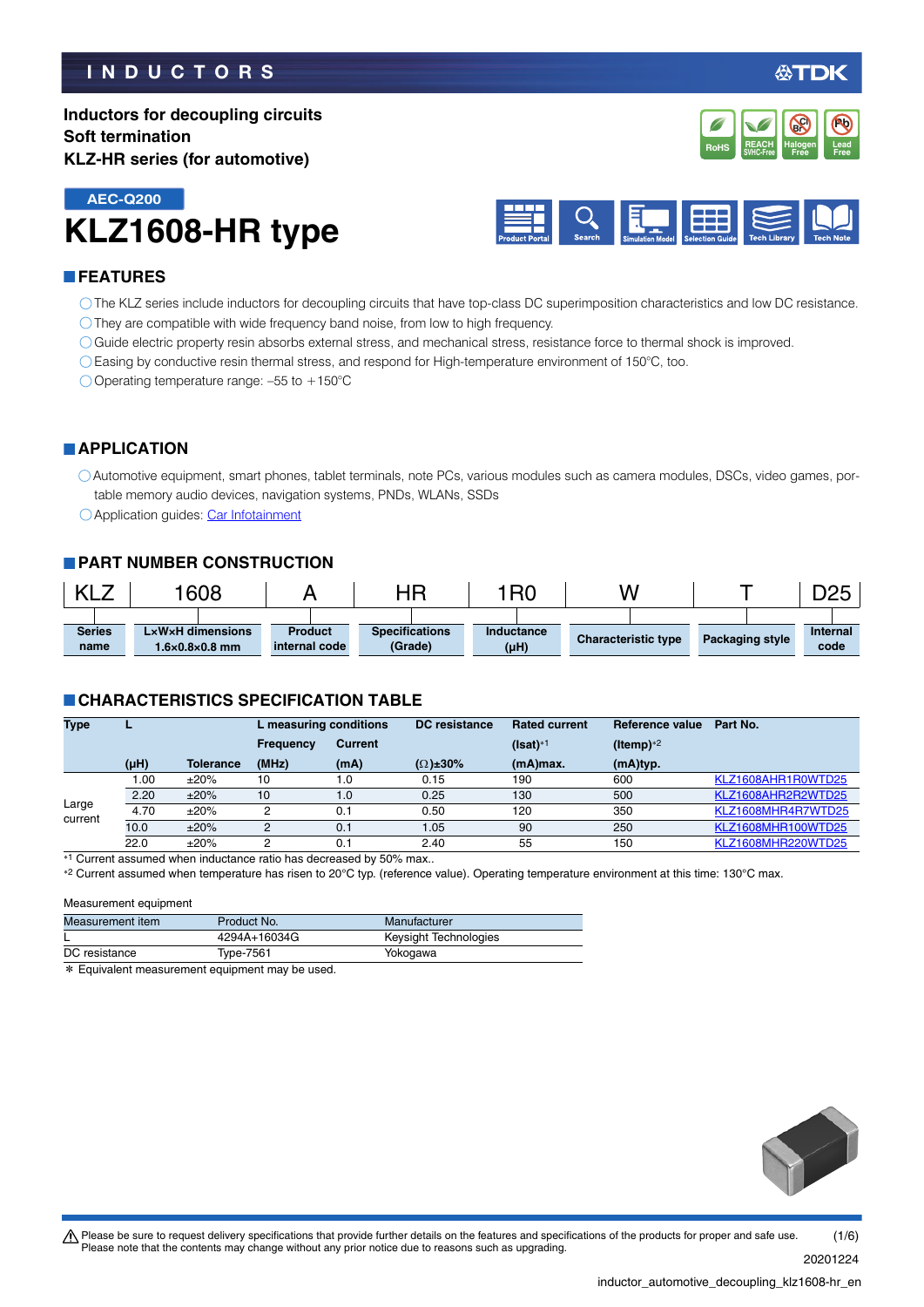### **L FREQUENCY CHARACTERISTICS**



E4991A+16192A Keysight Technologies

\* Equivalent measurement equipment may be used.

Please be sure to request delivery specifications that provide further details on the features and specifications of the products for proper and safe use.<br>Please note that the contents may change without any prior notice d 20201224 (2/6)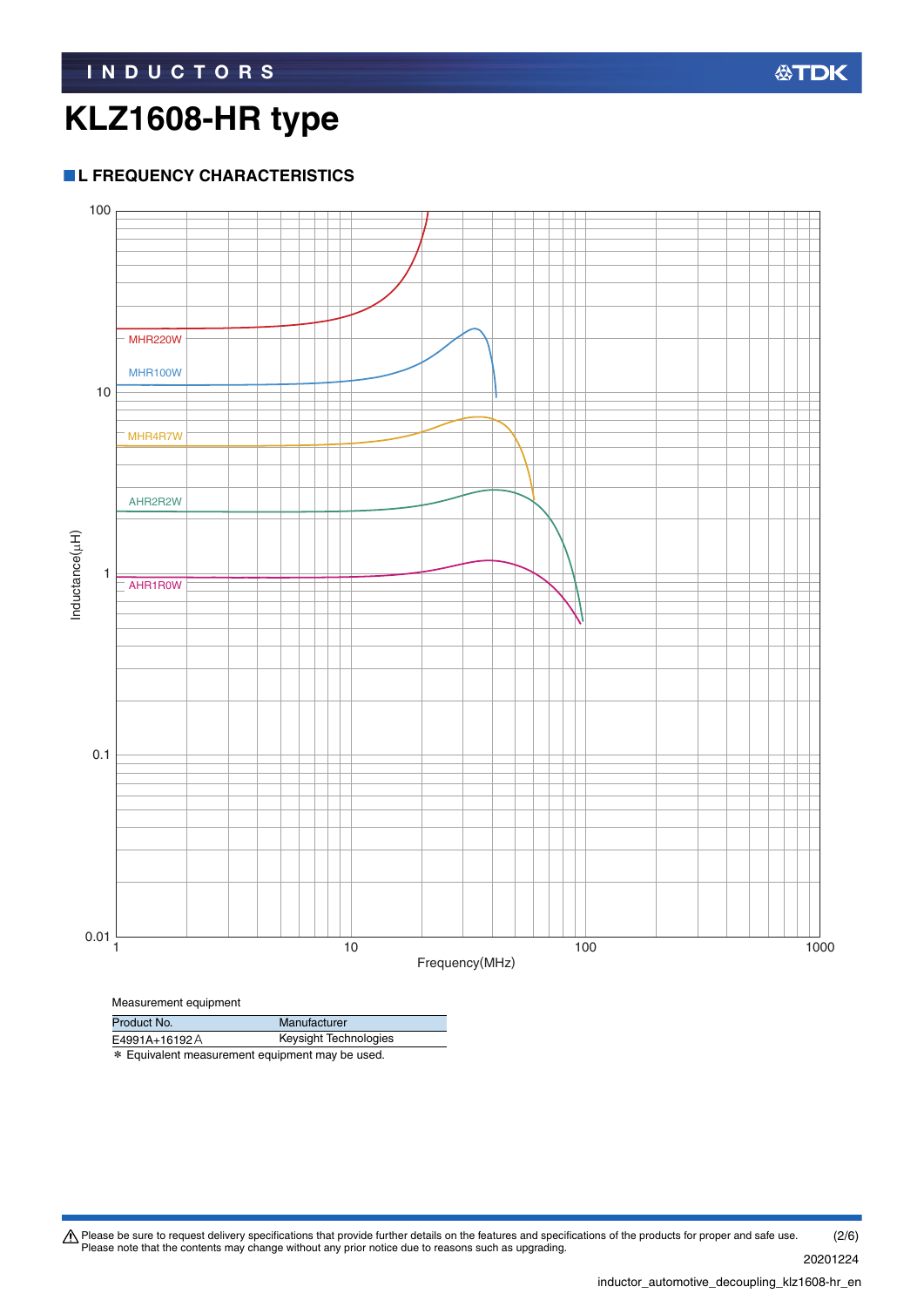### **INDUCTANCE VS. DC BIAS CHARACTERISTICS**



Measurement equipment

| Product No.         | Manufacturer          |
|---------------------|-----------------------|
| 4291B+16200A+16192A | Keysight Technologies |

\* Equivalent measurement equipment may be used.

Please be sure to request delivery specifications that provide further details on the features and specifications of the products for proper and safe use.<br>Please note that the contents may change without any prior notice d (3/6)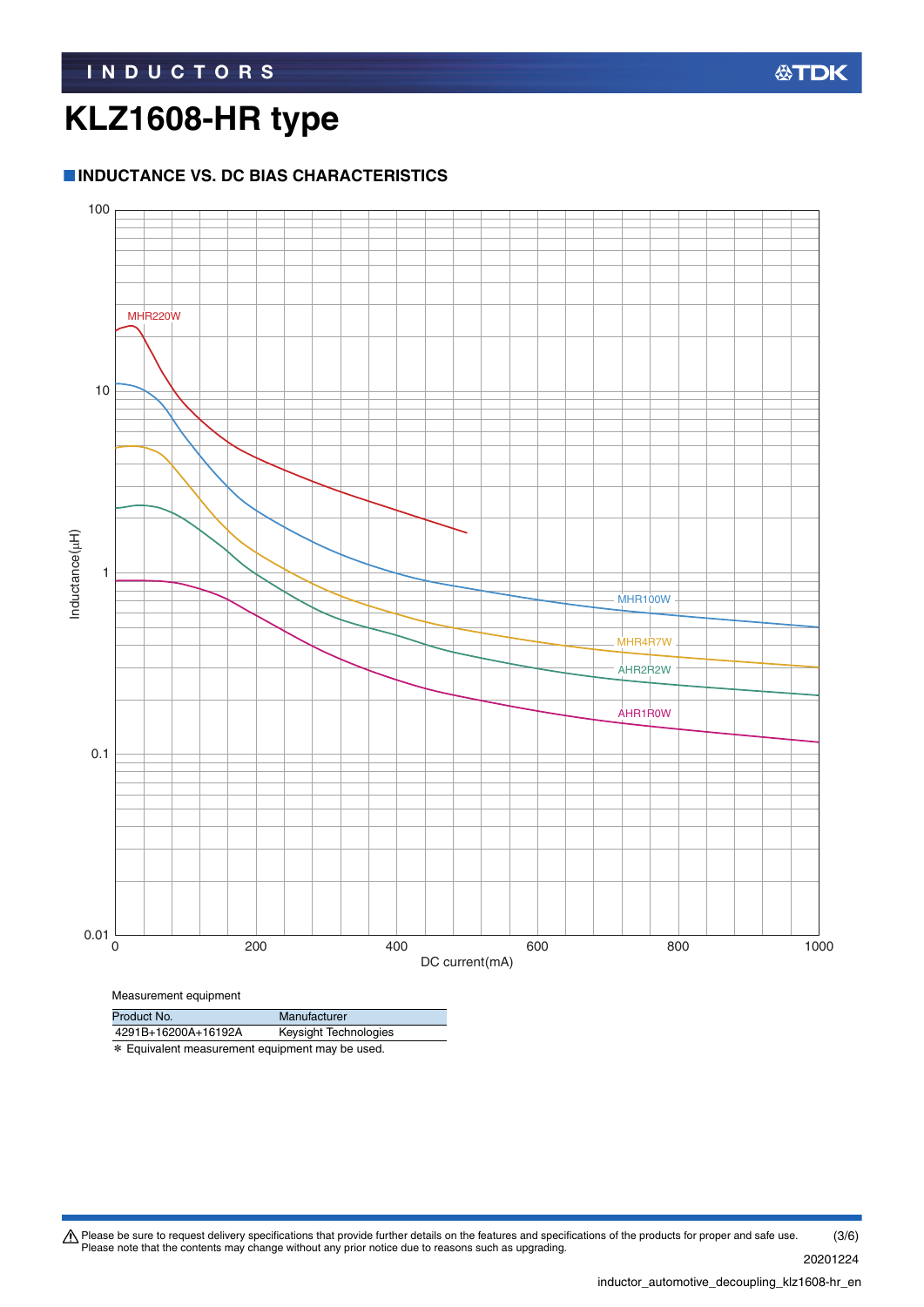### **IMPEDANCE VS. FREQUENCY CHARACTERISTICS**



\* Equivalent measurement equipment may be used. Product No. Manufacturer<br>E4991A+16192A Keysight Tech Keysight Technologies

Please be sure to request delivery specifications that provide further details on the features and specifications of the products for proper and safe use.<br>Please note that the contents may change without any prior notice d (4/6)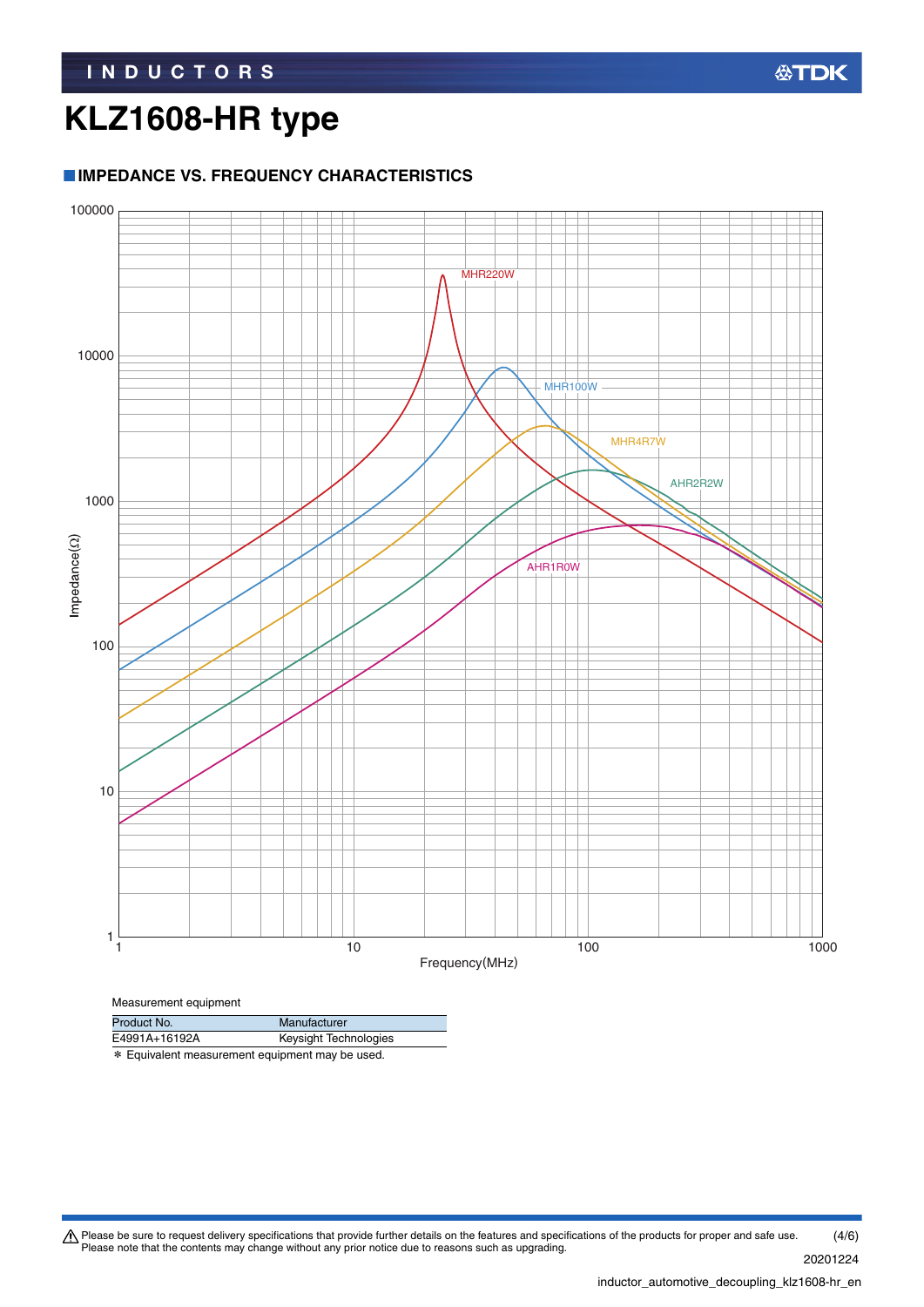### **SHAPE & DIMENSIONS**



**RECOMMENDED LAND PATTERN** 

 $0.6$  0.8

 $\begin{array}{c|c}\n8 & 0.6 \\
\hline\n\end{array}$ <br>Dimensions in mm

Dimensions in mm

### **PACKAGING STYLE**





Dimensions in mm

#### **TAPE DIMENSIONS**



Dimensions in mm





Dimensions in mm

### **PACKAGE QUANTITY**

Package quantity 4000 pcs/reel

### **TEMPERATURE RANGE, INDIVIDUAL WEIGHT**

| <b>Operating</b>                                           | <b>Storage</b>     | <b>Individual</b> |  |  |
|------------------------------------------------------------|--------------------|-------------------|--|--|
| temperature range                                          | temperature range* | weight            |  |  |
| $-55$ to $+150$ °C                                         | $-55$ to $+150$ °C | 4 mg              |  |  |
| *The stander tomponature nonce in fax often the accomplist |                    |                   |  |  |

∗The storage temperature range is for after the assembly.

#### Preheating Soldering Natural cooling Peak 250 to 260°C  $230^{\circ}$ C  $\sqrt{230^{\circ}$ C Temperature Temperature 180°C 10s max. 150°C

30 to 60s

**RECOMMENDED REFLOW PROFILE** 

60 to 120s



Please be sure to request delivery specifications that provide further details on the features and specifications of the products for proper and safe use.<br>Please note that the contents may change without any prior notice d (5/6)